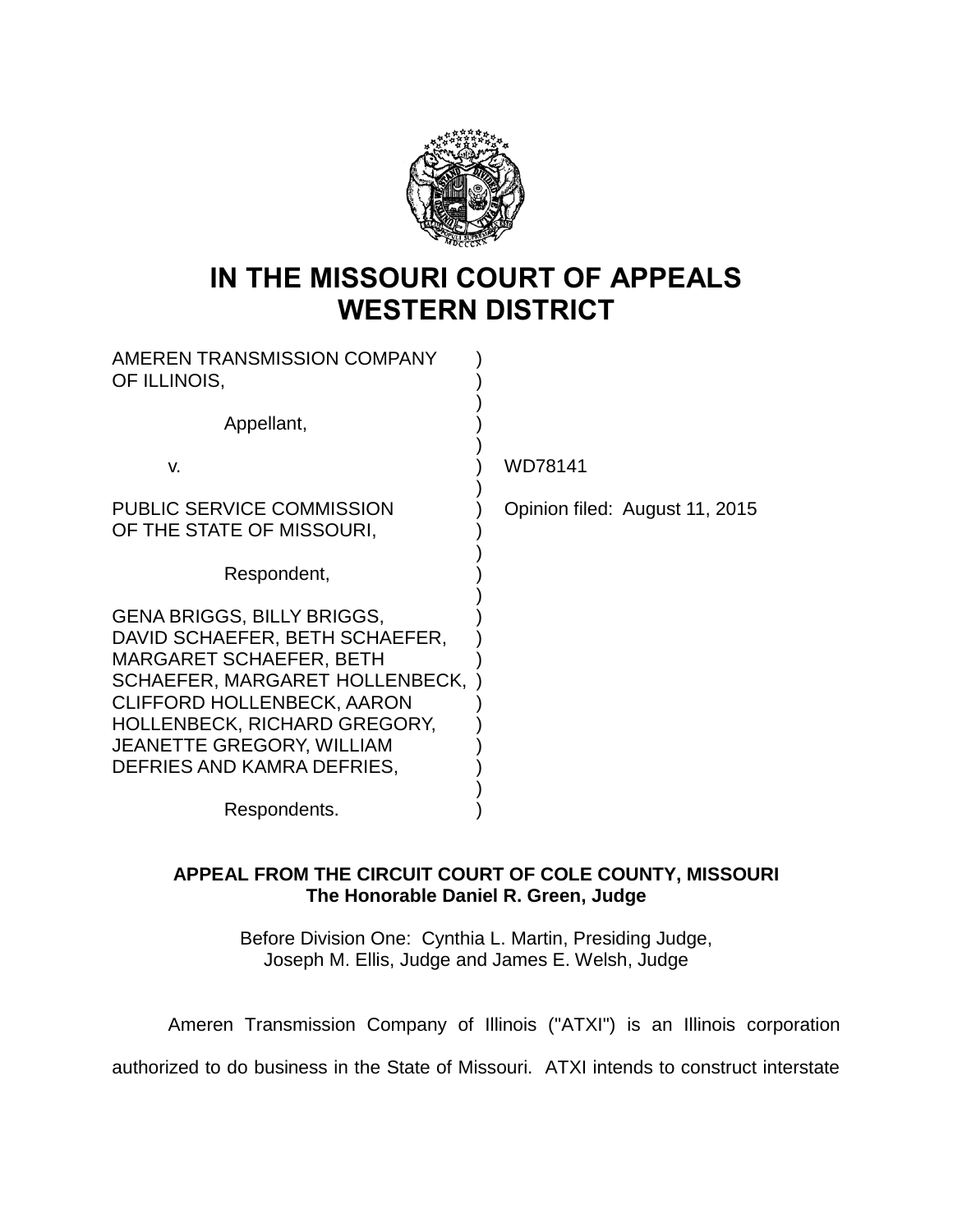electrical transmission lines that will be located partially in this state that will be used by others to transmit electricity in interstate commerce.

In 2012, ATXI filed a petition for declaratory judgment in the Circuit Court of Cole County against the Missouri Public Service Commission ("the PSC"), seeking a declaration that the PSC had no statutory authority to regulate ATXI's actions related to the construction of its interstate electrical transmission lines, asserting that ATXI is not one of the types of entities over which the PSC has been granted authority. It claimed that "ATXI is not subject to the jurisdiction of the Commission because it does not hold itself out as a provider of electricity for light, heat or power to the general public within Missouri, nor does it manufacture, sell, or distribute electricity for light, heat or power within the state." ATXI further sought a declaration that it is not required to obtain certificates of convenience and necessity ("a CCN") or other permission or approval from the PSC before beginning construction of its transmission lines because the PSC has no siting authority over those projects.

On June 6, 2014, the PSC filed a motion for summary judgment, asserting that, under the undisputed material facts, ATXI was not entitled to obtain declaratory relief. It argued that the provisions of § 386.510 preclude a circuit court from granting any declaratory relief against the PSC. It further maintained that, because the PSC had not yet taken any administrative action against or issued an order or decision related to ATXI, no justiciable controversy existed between the parties and that declaratory relief was, therefore, improper. ATXI filed a cross-motion for summary judgment, arguing that, based upon the undisputed facts, it was entitled to judgment as a matter of law on the merits of the claims asserted in its petition.

2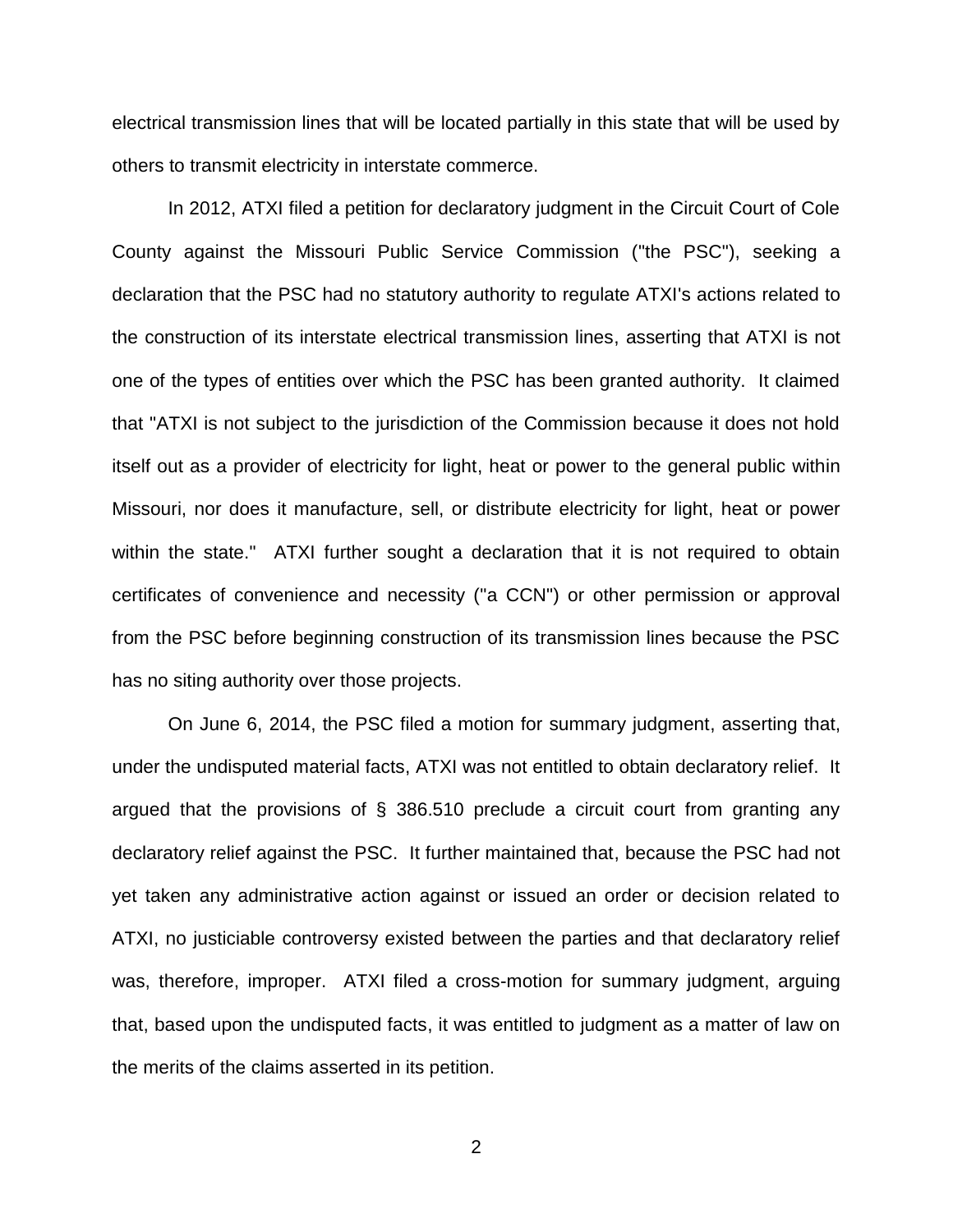On October 6, 2014, multiple property owners, who had been notified by ATXI

that its interstate transmission line project might require their properties to be subject to

a utility easement, filed a motion to intervene in this declaratory judgment action.<sup>1</sup> On

October 20, 2014, the trial court granted the motion to intervene and heard argument on

the motions for summary judgment that had been filed by ATXI and the PSC.

After hearing argument on the parties' motions for summary judgment, the circuit

court denied ATXI's motion and entered summary judgment in favor of the PSC. In so

doing, the court stated:

The Court finds that, based on the uncontroverted facts submitted in support of the Commission's motion for summary judgment, the Commission is entitled to judgment as a matter of law as a defending party. This court finds no controverted facts – and therefore no persuasive evidence – that the Defendant has taken any administrative action against the Plaintiff. There is no justiciable controversy. It is not enough for Plaintiff to claim a fear of future action, with no indication at all of any present action, threatened or otherwise, by the Defendant. For this Court to rule otherwise would constitute a speculative or hypothetical advisory opinion.

ATXI brings three points on appeal. $<sup>2</sup>$ </sup>

In its first point, ATXI contends that the trial court erred in granting summary

judgment in favor of the PSC because a justiciable controversy exists between them.

 $\overline{a}$ <sup>1</sup> The interveners are Gena Briggs, Billy Briggs, David Schaefer, Beth Schaefer, Margaret Hollenbeck, Clifford Hollenbeck, Aaron Hollenbeck, Richard Gregory, Jeanette Gregory, William DeFries, and Kamra DeFries.

 $2$  The PSC has filed a Motion to Dismiss Appeal as Moot, contending that ATXI's filing with the PSC of conditional applications for certificates of need for its two currently planned projects and the PSC's granting of a certificate of need for one of those projects renders this appeal moot. ATXI's applications, which were filed subsequent to the trial court's entry of summary judgment in favor of the PSC in this case, maintained that the PSC has no authority over ATXI but asked, in the event that it does, for the PSC to issue certificates of need to ATXI. With regard to one of the applications, the PSC found that it had authority over ATXI and issued a certificate of need for that project.

The question before this Court on appeal is whether the trial court properly entered summary judgment in favor of the PSC based upon a finding of a lack of a justiciable controversy. Neither the filing of the applications nor the PSC's granting of a certificate of need render this appeal moot. Accordingly, the PSC's motion is denied.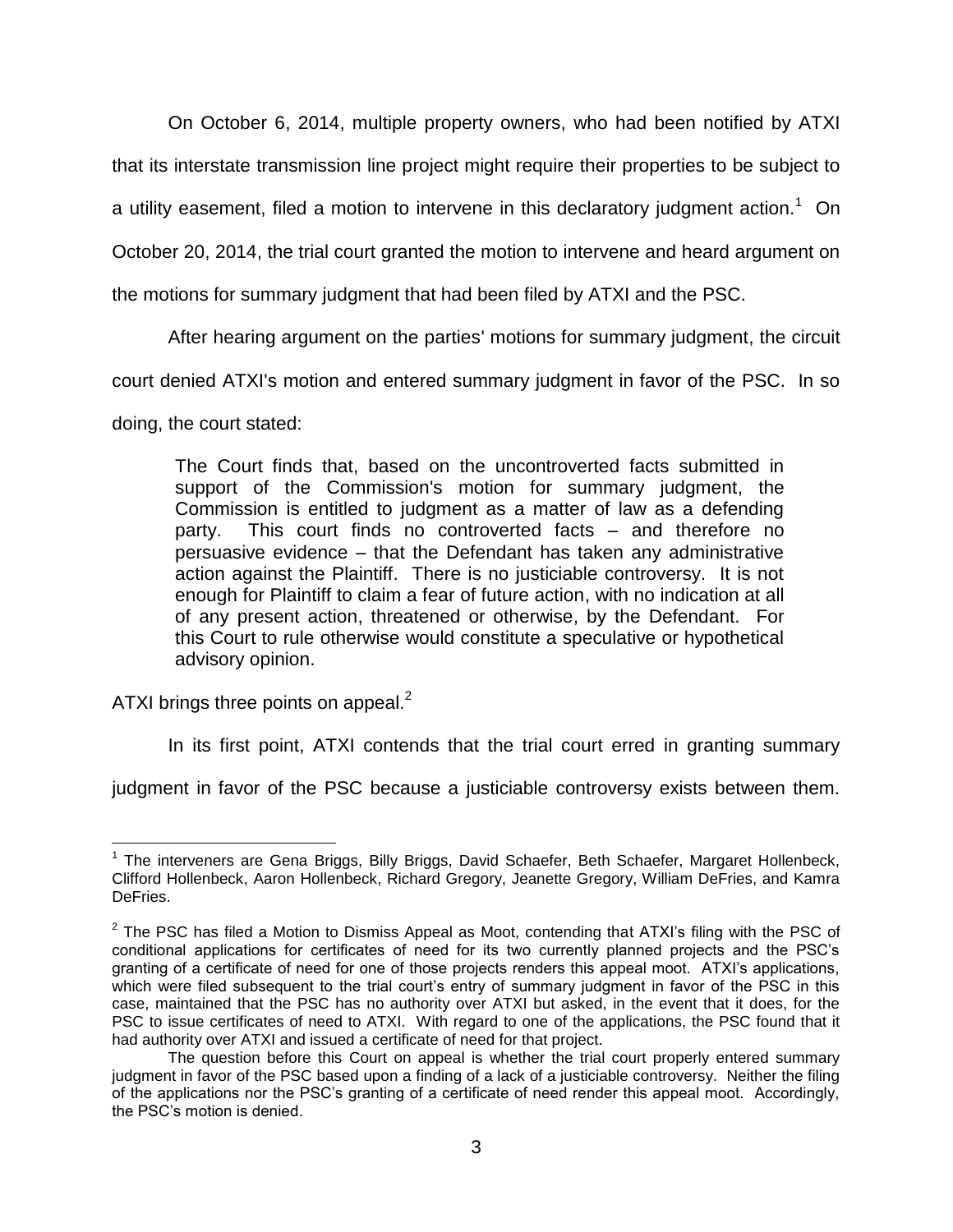"This Court's review of an appeal from summary judgment is *de novo*." *Missouri Bankers Ass'n v. St. Louis Cnty.*, 448 S.W.3d 267, 270 (Mo. banc 2014). "Summary judgment is appropriate when the moving party has demonstrated, on the basis of facts as to which there is no genuine dispute, a right to judgment as a matter of law." *Roberts v. BJC Health Sys.*, 391 S.W.3d 433, 437 (Mo. banc 2013). "A defending party can demonstrate entitlement to summary judgment by showing: (1) facts negating any of the claimant's necessary elements; (2) the claimant, after an adequate period of discovery, has been unable, and will not be able, to produce evidence sufficient to allow the trier of fact to find the existence of any one of the claimant's elements; or (3) there is no genuine dispute of the existence of facts required to support the defending party's properly pleaded affirmative defense." *Scottsdale Ins. Co. v. Addison Ins. Co.*, 448 S.W.3d 818, 826 (Mo. banc 2014). "A summary judgment, like any trial court judgment, can be affirmed on appeal by any appropriate theory supported by the record." *Columbia Cas. Co. v. HIAR Holding, L.L.C.*, 411 S.W.3d 258, 264 (Mo. banc 2013).

"A declaratory judgment action requires a judiciable controversy." 3 *Missouri Alliance for Retired Ams. v. Dep't of Labor & Indus. Rels.*, 277 S.W.3d 670, 676 (Mo. banc 2009). "Justiciability is a 'prudential' rather than a jurisdictional doctrine." *Schweich v. Nixon*, 408 S.W.3d 769, 773 (Mo. banc 2013). "In the context of a declaratory judgment action, a justiciable controversy exists where the plaintiff has a legally protectible [sic] interest at stake, a substantial controversy exists between parties

 3 "The declaratory judgment act, section 527.010, RSMo 2000, vests trial courts with the power 'to declare rights, status, and other legal relations whether or not further relief is or could be claimed.'" *Schaefer v. Koster*, 342 S.W.3d 299, 300 (Mo. banc 2011). "A court may grant a declaratory judgment if presented with: (1) a justiciable controversy that presents a real, substantial, presently existing controversy admitting of specific relief, as distinguished from an advisory decree upon a purely hypothetical situation; (2) a plaintiff with a legally protectable interest at stake, consisting of a pecuniary or personal interest directly at issue and subject to immediate or prospective consequential relief; (3) a controversy ripe for judicial determination; and (4) an inadequate remedy at law." *Id*.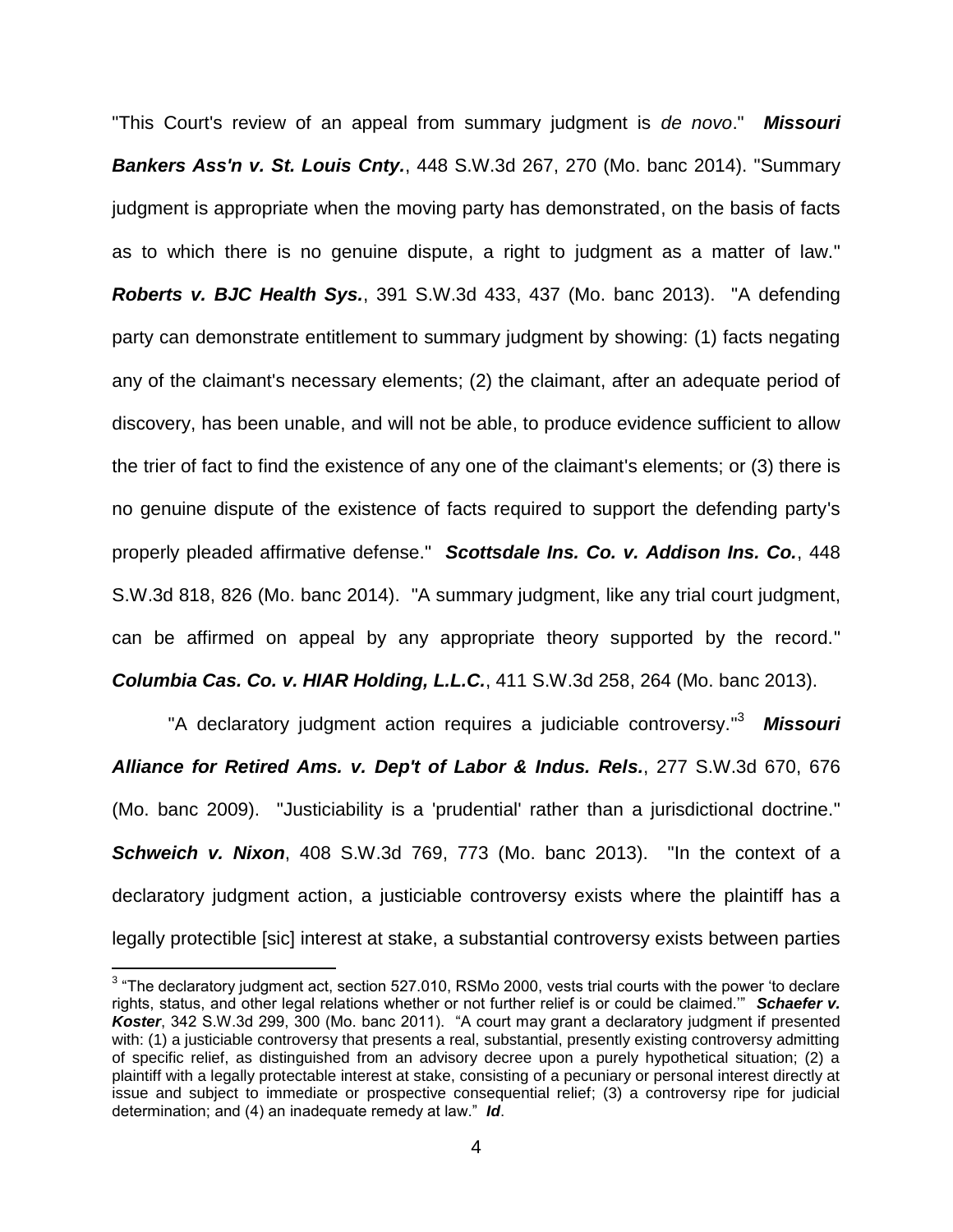with genuinely adverse interests, and that controversy is ripe for judicial determination." *Mercy Hosps. E. Cmtys. v. Missouri Health Facilities Review Comm.*, 362 S.W.3d 415, 417 (Mo. banc 2012) (internal quotation omitted). "In other words, justiciability requires that the plaintiff's claim is ripe and that the plaintiff has standing to bring the underlying claim." *Id*. At 418.

"A court cannot render a declaratory judgment unless the petition presents a controversy ripe for judicial determination." *Schweich*, 408 S.W.3d at 774 (internal quotation omitted). "The ripeness doctrine allows a court to apply a pragmatic test to determine whether the agency action is sufficiently binding and sufficiently clear in scope and implications to be susceptible to judicial evaluation." *Missouri Ass'n of Nurse Anesthetists, Inc. v. State Bd. of Registration for the Healing Arts*, 343 S.W.3d 348, 354 (Mo. banc 2011) (internal quotation omitted). "The basic rationale of the ripeness doctrine is to 'prevent the courts, through avoidance of premature adjudication, from entangling themselves in abstract disagreements over administrative policies, and also to protect the agencies from judicial interference until an administrative decision has been formalized and its effects felt in a concrete way by the challenging parties.'" *Missouri Soybean Ass'n v. Missouri Clean Water Comm'n*, 102 S.W.3d 10, 26 (Mo. banc 2003) (quoting *Abbott Labs. v. Gardner*, 387 U.S. 136, 148-49, 87 S.Ct. 1507, 18 L.Ed.2d 681 (1967)). "Ripeness is determined by whether the parties' dispute is developed sufficiently to allow the court to make an accurate determination of the facts, to resolve a conflict that is presently existing, and to grant specific relief of a conclusive character." *Schweich*, 408 S.W.3d at 774 (internal quotation omitted).

5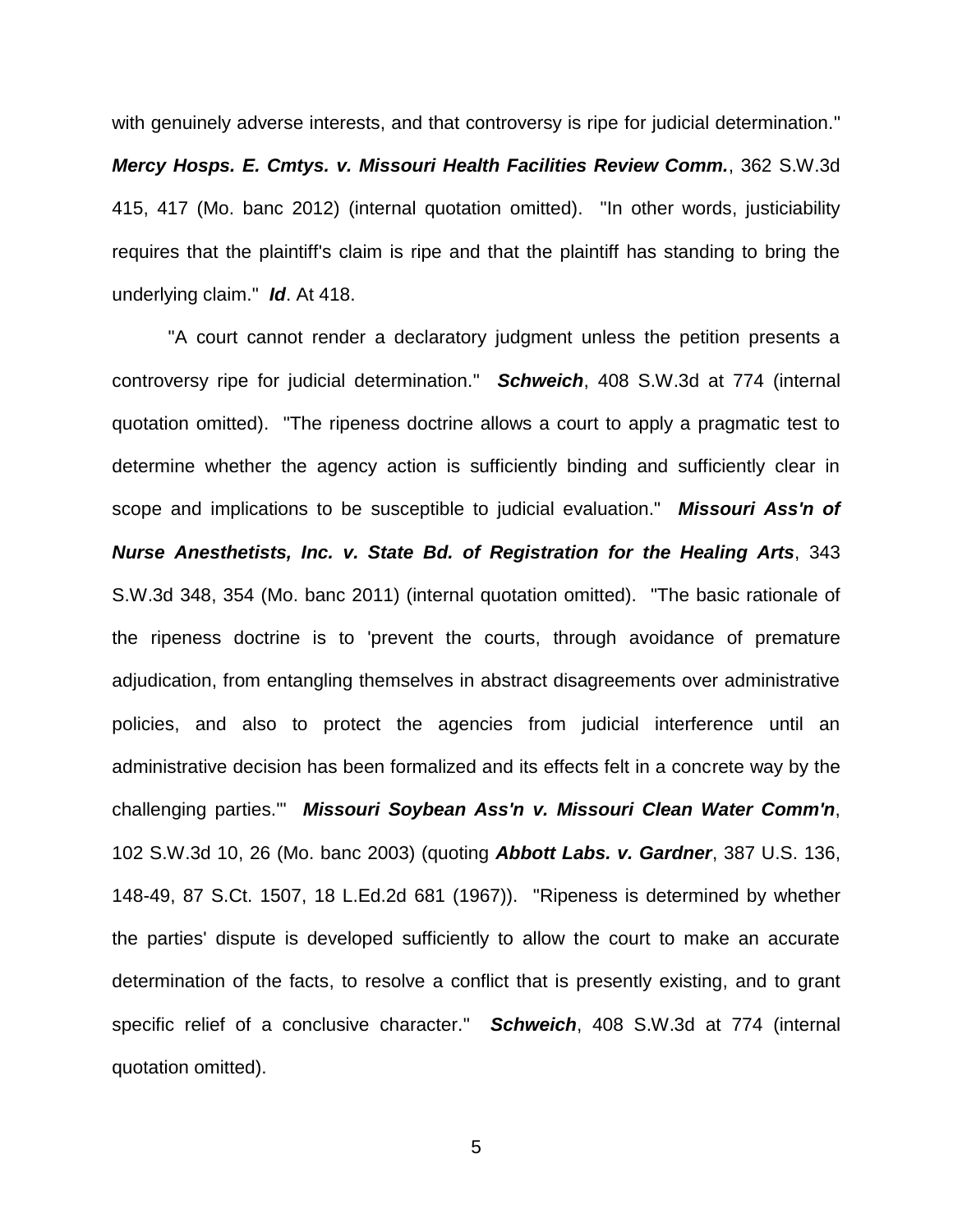The undisputed facts before the trial court reflected that the PSC had not taken any action against ATXI, nor had it threatened to do so. Likewise, the PSC had not issued any rule, regulation, or official statement generally setting forth a position on whether it has authority over companies solely engaged in the interstate transmission of electricity. Furthermore, ATXI's proposed projects were still in the planning phase, and ATXI had not yet acquired land or begun construction in this State.

In bringing its declaratory judgment action, ATXI was merely speculating that the PSC would, at some later date, if ATXI chose to proceed with the proposed construction projects, attempt to assert regulatory authority over ATXI. ATXI was asking for an advisory opinion regarding whether such an assertion of authority, were it ever to occur, would be proper. $4$ 

"Declaratory judgments are not available to adjudicate hypothetical or speculative situations that may never come to pass." *Id*. at 778 (internal quotation omitted). "Missouri courts do not issue opinions that have no practical effect and that are only advisory as to future, hypothetical situations." *Henry v. Farmers Ins. Co.*, 444 S.W.3d 471, 477 (Mo. App. W.D. 2014) (internal quotation omitted). Because uncontroverted facts reflected that there was no presently existing controversy between the parties that

 $\overline{a}$ 

<sup>&</sup>lt;sup>4</sup> ATXI contends that **State ex rel. Public Service Commission v. Blair**, 146 S.W.2d 865 (Mo. banc 1940), establishes the propriety of its claim for declaratory judgment. That case is easily distinguishable from the case at bar because, in that case, the PSC had declared that the businesses conducted by the plaintiffs were subject to the Bus and Truck Act and, at the request of the PSC, law enforcement agencies had arrested several of the plaintiffs and their employees for violations of the penal provisions of the act. Id. at 867. Thus, the PSC had clearly taken affirmative action and asserted authority over the plaintiffs, and the case was, therefore, ripe for adjudication.